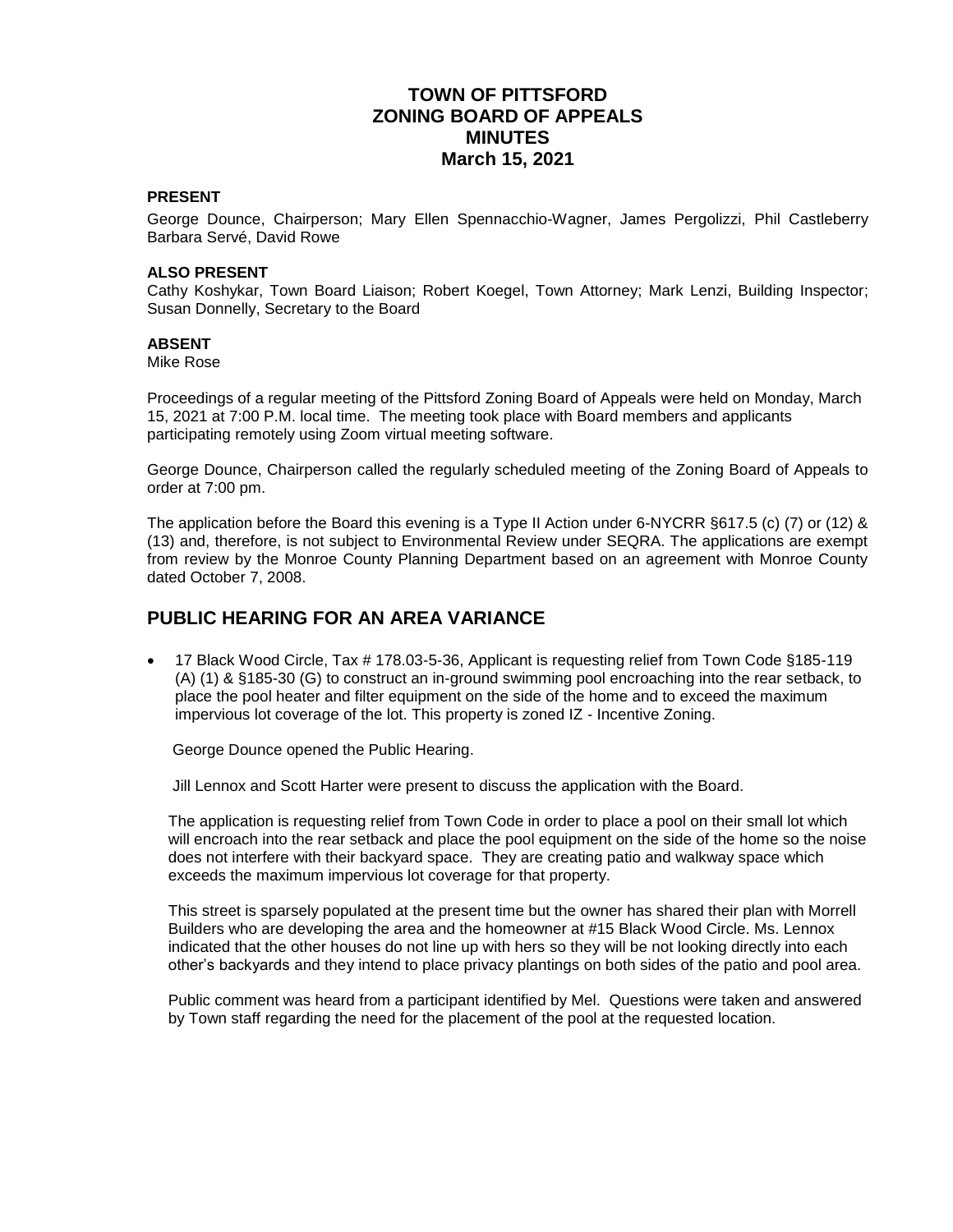Barbara Servé moved to close the public hearing.

Mary Ellen Spennacchio-Wagner seconded.

All Ayes.

# **DECISION FOR 15 BLACK WOOD CIRCLE – AREA VARIANCE**

A resolution to grant an area variance to 15 Black Wood Circle was moved by Zoning Board of Appeals member Phil Castleberry, seconded by Board member James Pergolizzi, and voted upon by the Board members, as follows:

| Michael Rose was                        | absent |
|-----------------------------------------|--------|
| Barbara Servé voted                     | aye    |
| James Pergolizzi voted                  | ave    |
| David Rowe voted                        | nay    |
| Mary Ellen Spennacchio-Wagner voted aye |        |
| George Dounce voted                     | ave    |
| Phil Castleberry voted                  | aye    |

The Board, in granting the application, imposed the following specific conditions:

- 1. This variance is granted only for the Site map submitted to the Zoning Board of Appeals dated February 26, 2021.
- 2. All construction is to be completed by December 31, 2022.

## **REVIEW OF MEETING MINUTES OF FEBRUARY 15, 2021**

Phil Castleberry moved to approve the minutes of February 15, 2021 as written.

Barbara Servé seconded.

All Ayes.

### **POINT PERSONS FOR APRIL 19, 2021 MEETING**

723 Linden Avenue – Barb Servé

53 Sutton Point – Barb Servé

145 Long Meadow Circle – Phil Castleberry

110 Canfield Road – David Rowe

85 Coventry Ridge – Mary Ellen Spennacchio- Wagner

7 Rosewood Drive – George Dounce

38 Coddington Grove – Jim Pergolizzi

### **MEETING ADJOURNMENT**

George Dounce moved to adjourn the meeting at 7:37 pm.

All Ayes.